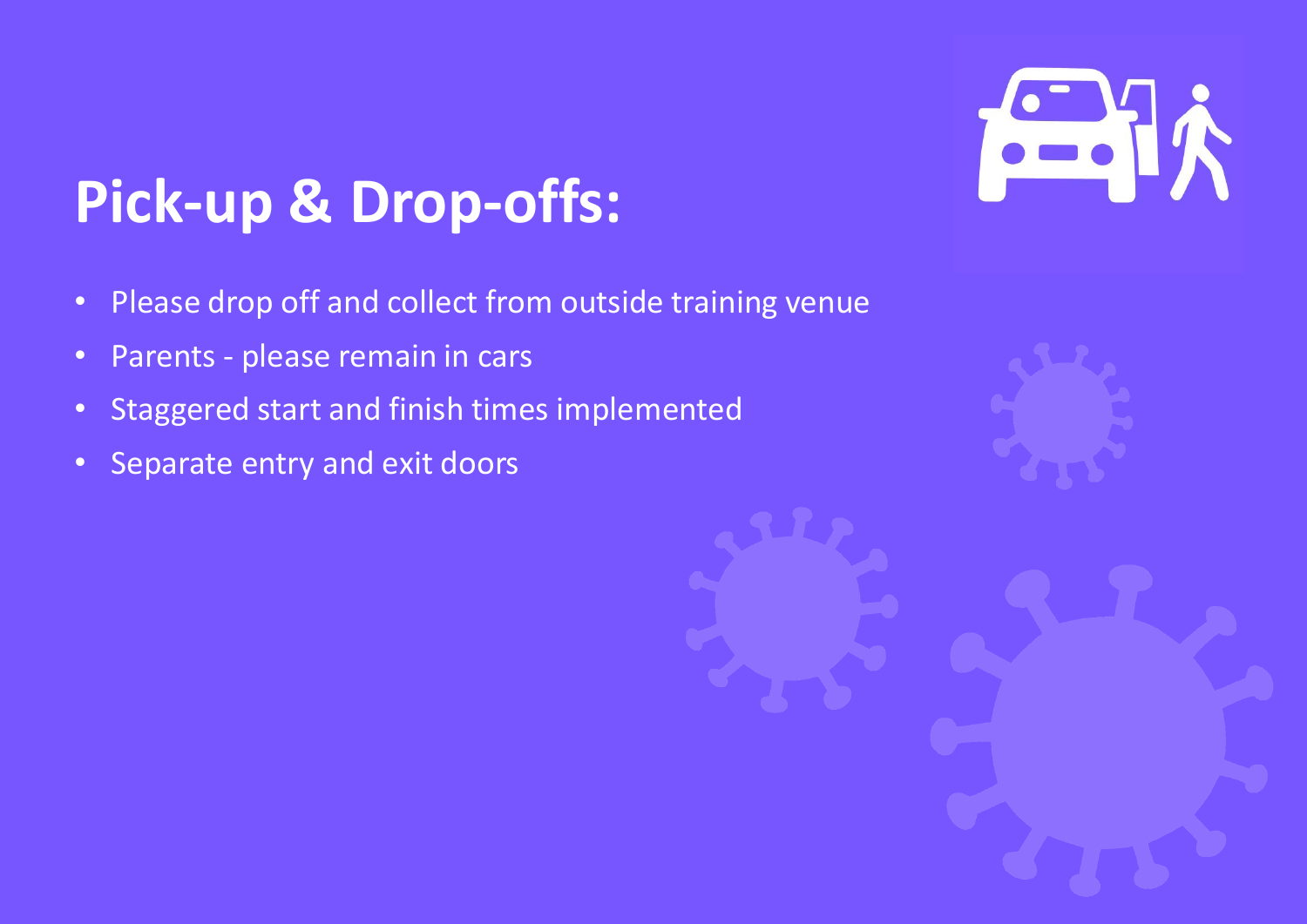### **Health Survey & Contact Tracing:**

- Attendance taken on entry for contact tracing purposes
	- *- Self-Screen declaration by responsible person dropping off child each*

#### *session*

• If any attendee or staff member has a positive COVID19 result we will follow all government guidelines, close for a minimum of 48 hours to deep clean and follow all advice from Test, Track and Protect service.

테

• Sessions will where possible transfer to zoom during this 48 -72 hour period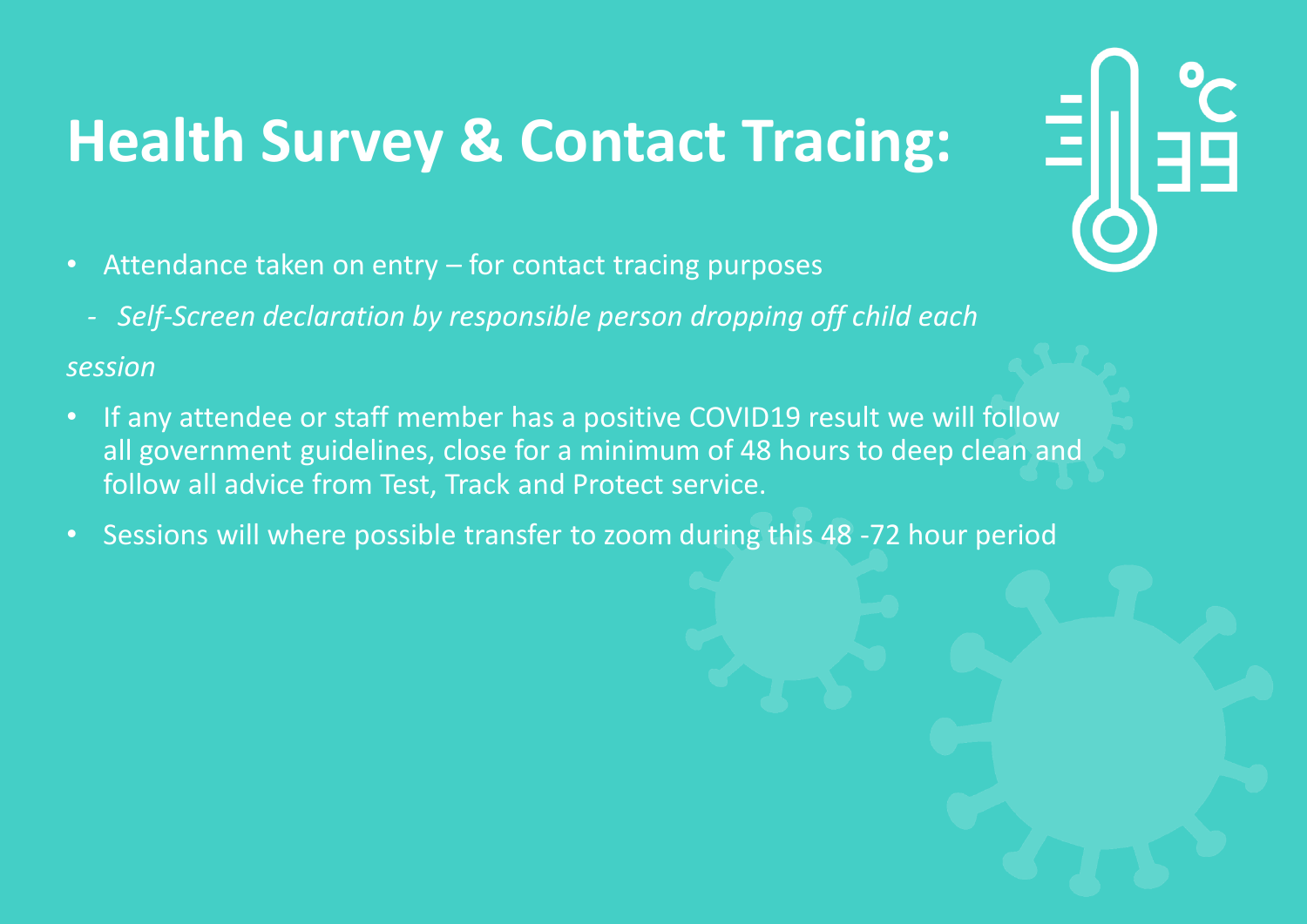## **Social distancing:**



• Capacity for social distancing in the warm up floor activity as a

Group is 28. Numbers will be limited to 16 rising to 24 during phased return with 4 staff

- Practice times changed to allow for change overs to maintain number limits
- In phase 3 we will maintain social distancing of (2 metres for all ages) between everyone within the venue
- Yellow social distancing tape guides the one way entry and exit system providing access to the toilet. Spots will be marked on floors to reinforce social distancing during warm up and key skill classes
- Floors will be marked with arrows and lines to ensure social distancing in relation to toilets and shared spaces
- Venues will be separated into 3 zones in order to keep bubbles of 6 in a group separated at all times
- No congregating allowed by gymnasts, coaches, parents or staff in any areas including reception areas or outside facilities
- All spectator areas closed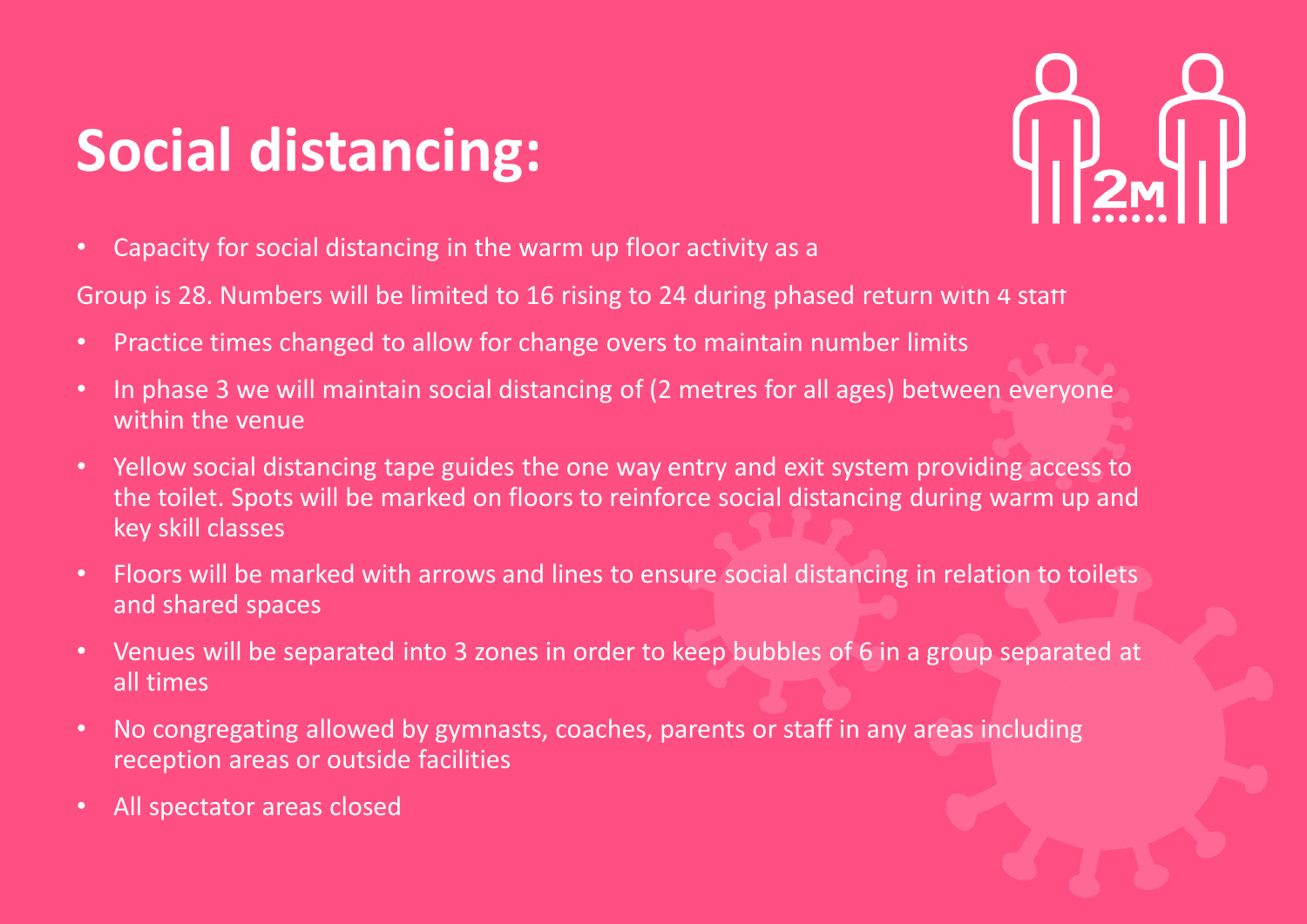#### **Gymnasts:**

- Please arrive changed (changing rooms will be closed)
- A tie string bag or zip rucksack style bag that will fit in 30cmx30cm cubicle only (preferably arrive with only water bottle in hand and wearing a pair of slip socks in sliders specifically for gym use only and not outside gym use.
- Please name water bottles (these will be safely positioned during practice to avoid others and accidental sharing)
- Please take all belongings. Do not leave anything behind
- Sorry, no contact with anyone
- No hugs, high fives or hand shakes
- If unwell or living with anyone unwell please stay home
- If you have an underlying health condition
	- *- you should not come to practice*

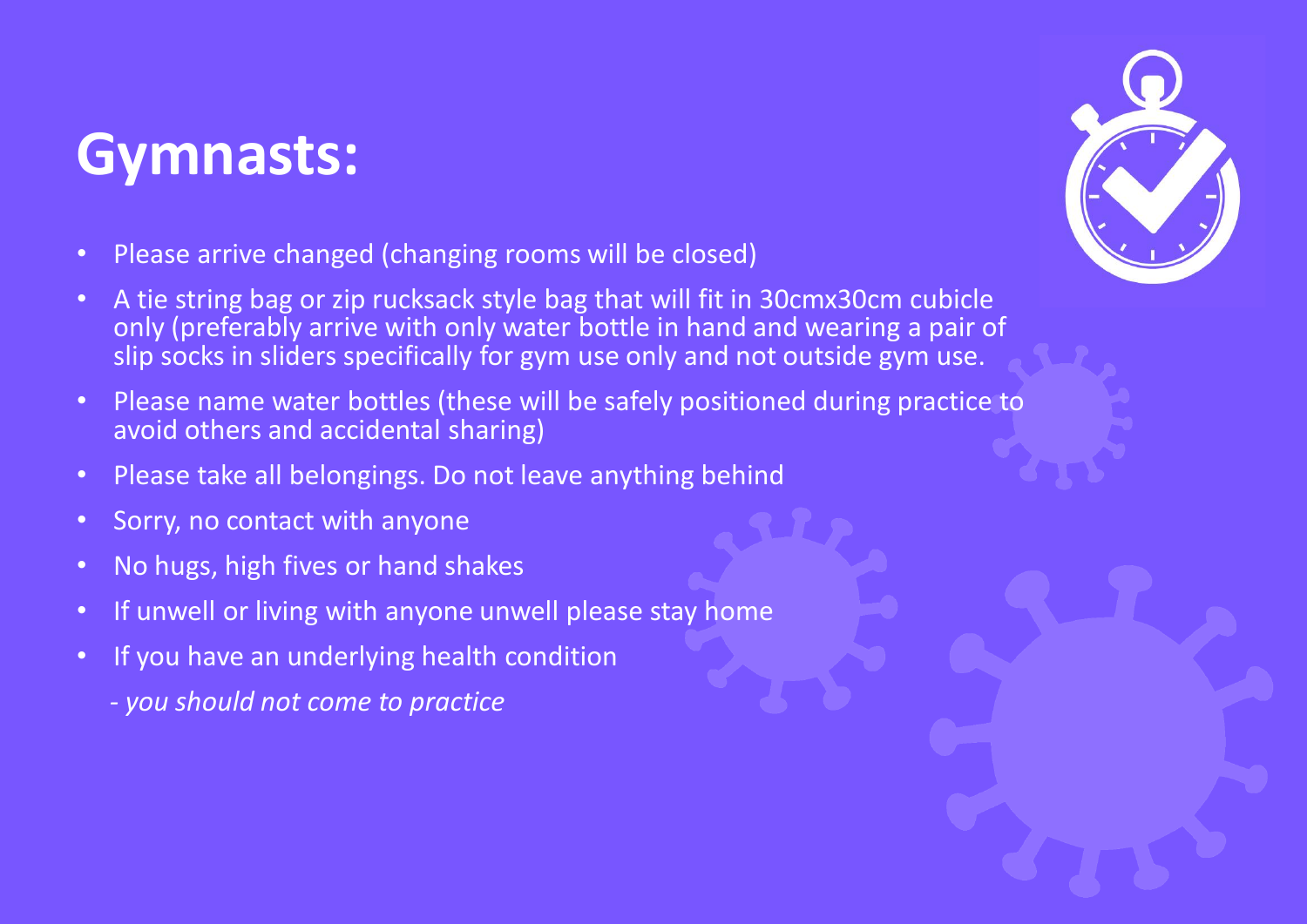## **Cleaning**:

- Deep clean to be done daily before classes
- Safe prevention cleaning in place for staff entering unauthorised areas not in their cohort and when using the toilet
- Hand washing recording of staff and gymnasts to hand wash before travelling to class avoiding touch points during journey
- Hand sanitiser on entry, before starting class and at the end of the class
- Hand sanitiser on entry to toilet, hand wash and hand sanitise on exit of toilet
- All commonly used areas and surfaces. Handles and touch points will be cleaned and sanitised after each class
- NO outside Shoes on entry removing in tunnel, hand sanitise and place in designated cubicle which will be the same for that gymnasts each week
- Hnad sanitise at class end and shoes put on exit when in external tunnel
- All waste and disposable PPE will be securely and safely disposed of following government guidcane also for any suspected covid waste.
- Cleaning and sanitising equipment will be available in all areas and completed as per risk assessment and training, between sessions and at end with all equipment signed backed into covid clean stores
- Practice times changed to allow for cleaning in between classes
- Fogging of the gym to take place at the end of the day